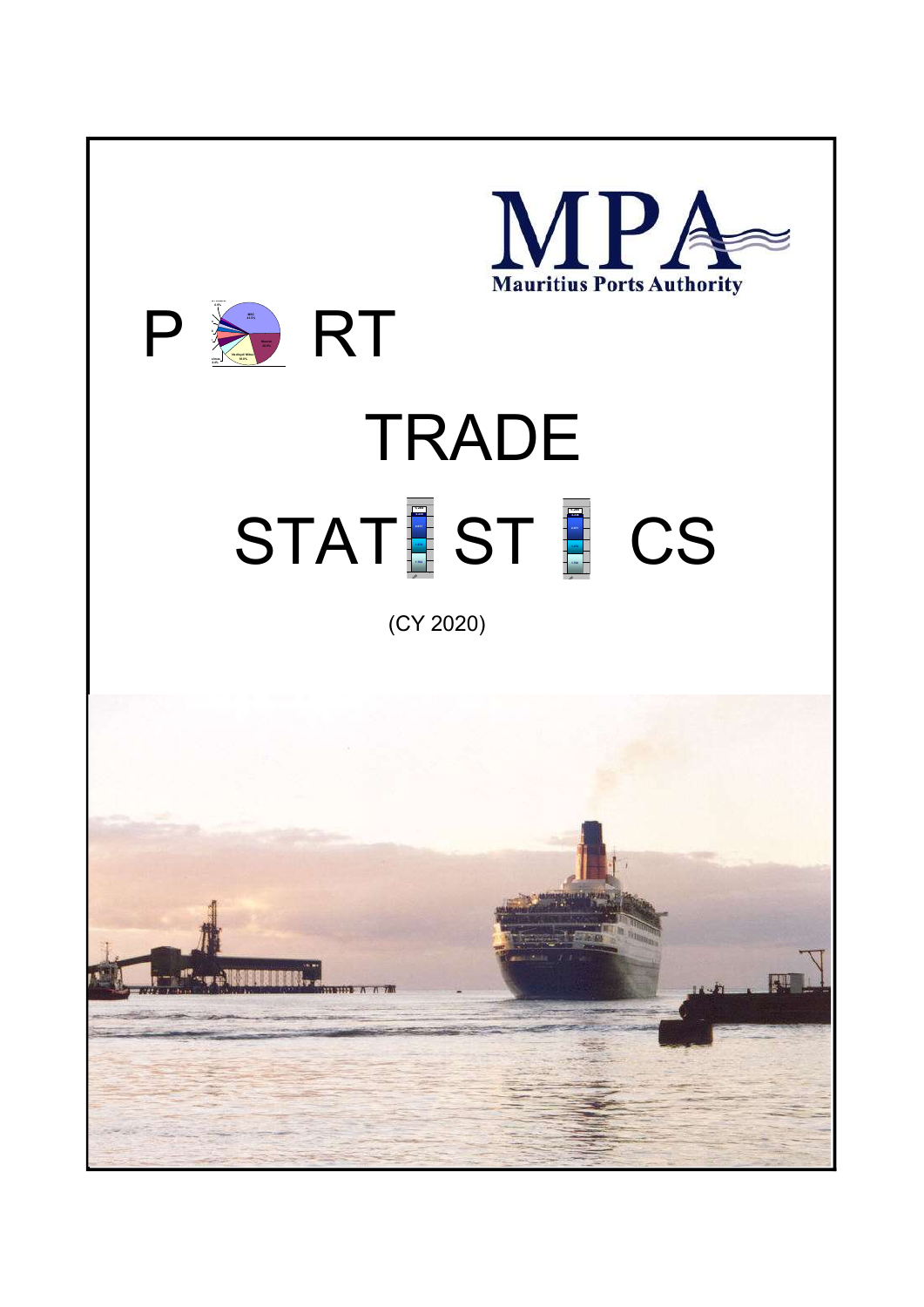

| <b>OVERALL TRAFFIC CY2020</b>            |                  |  |
|------------------------------------------|------------------|--|
| <b>Cargo Traffic</b>                     | 7,421,764 tonnes |  |
| Imports                                  | 6,130,044 tonnes |  |
|                                          |                  |  |
| <b>Exports</b>                           | 1,291,720 tonnes |  |
|                                          |                  |  |
| <b>Container Traffic</b>                 | 438,078 TEUs     |  |
|                                          |                  |  |
| <b>Captive Containers</b>                | 245,736 TEUs     |  |
| <b>Transhipment Containers (Inwards)</b> | 192,342 TEUs     |  |
|                                          |                  |  |
| <b>Vessel Traffic</b>                    | 2,776            |  |
|                                          |                  |  |
| <b>Containerised Vessels</b>             | 465              |  |
| <b>Dry Bulk Carrriers</b>                | 49               |  |
| <b>Tankers (Liquid Bulk Carriers)</b>    | 98               |  |
| <b>General Cargo Vessels</b>             | 24               |  |
| <b>Fishing Vessels</b>                   | 765              |  |
| <b>Cruise Vessels</b>                    | 20               |  |
| <b>Others</b>                            | 1,355            |  |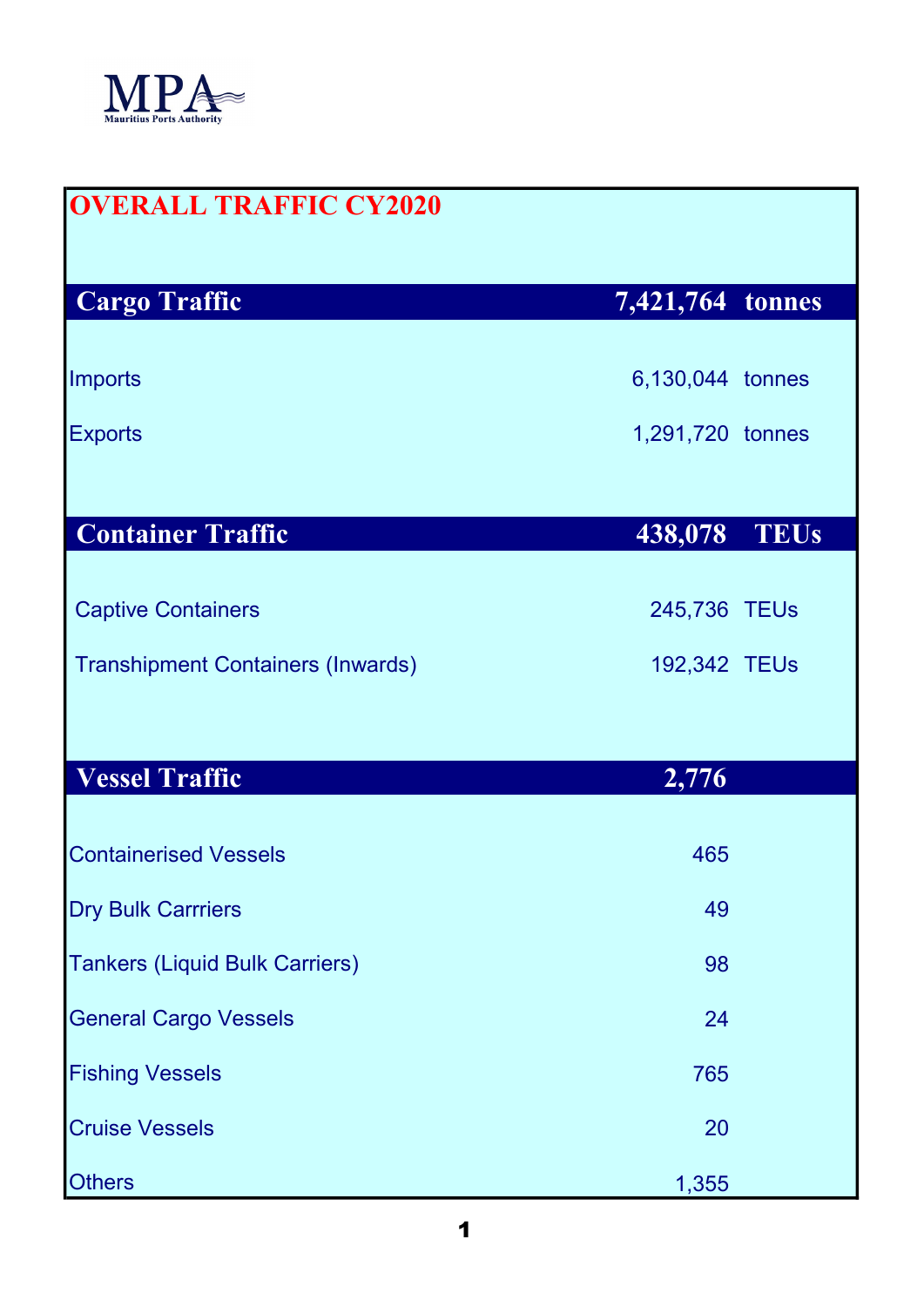

## TOTAL TRAFFIC BY CARGO TYPE CY2016 TO CY2020 (TONNES)

|                                               |                | 2016      | 2017      | 2018      | 2019      | 2020      |
|-----------------------------------------------|----------------|-----------|-----------|-----------|-----------|-----------|
| <b>Dry Bulk:</b>                              |                |           |           |           |           |           |
| [Cement + Coal + Fertilizers +                | <b>Imports</b> | 1,796,601 | 1,900,017 | 1,670,425 | 1,888,320 | 1,677,469 |
| Maize + Soya Bean Meal +                      | <b>Exports</b> | 14,077    |           | 6,900     | 2,953     | 1,000     |
| Sugar + Wheat + Aggregates]                   |                | 1,810,678 | 1,900,017 | 1,677,325 | 1,891,273 | 1,678,469 |
| <b>Liquid Bulk:</b>                           |                |           |           |           |           |           |
| [Bitumen + Black Oil + Bunker +               | <b>Imports</b> | 1,441,566 | 1,692,479 | 1,729,404 | 1,717,989 | 1,370,038 |
| Edible Oil + LPG + Ethanol +                  | <b>Exports</b> | 487,525   | 568,442   | 647,397   | 700,966   | 653,536   |
| Molasses + White Oil]                         |                | 1,929,091 | 2,260,921 | 2,376,801 | 2,418,955 | 2,023,574 |
| <b>Containerised:</b>                         |                |           |           |           |           |           |
| [Cargo in Containers + Rodrigues'             | Imports        | 2,567,831 | 2,634,343 | 3,213,033 | 3,302,786 | 2,953,158 |
| <b>Containerised Cargo]</b>                   | <b>Exports</b> | 757,966   | 709,754   | 603,201   | 687,627   | 626,740   |
|                                               |                | 3,325,797 | 3,344,097 | 3,816,234 | 3,990,413 | 3,579,898 |
| <b>General Cargo (excl Fish):</b>             |                |           |           |           |           |           |
| [Bagged Cargo+ Unitised Break Bulk+   Imports |                | 48,321    | 55,652    | 31,614    | 38,795    | 24,278    |
| Rodrigues General Cargo]                      | <b>Exports</b> | 3,496     | 5,385     | 11,762    | 14,568    | 9,908     |
|                                               |                | 51,817    | 61,037    | 43,376    | 53,363    | 34,186    |
| <b>Fish Traffic:</b>                          |                |           |           |           |           |           |
| [Local Market + Transhipment In +             | Imports        | 152,737   | 140,546   | 142,492   | 155,320   | 105,101   |
| <b>Transhipment Out]</b>                      | <b>Exports</b> | 3,257     | 6,381     | 8,725     | 8,021     | 535       |
|                                               |                | 155,994   | 146,927   | 151,217   | 163,341   | 105,636   |
|                                               |                |           |           |           |           |           |
| <b>Total Imports</b>                          |                | 6,007,056 | 6,423,037 | 6,786,968 | 7,103,210 | 6,130,044 |
| <b>Total Exports</b>                          |                | 1,266,321 | 1,289,962 | 1,277,985 | 1,414,135 | 1,291,719 |
| <b>Total Imports &amp; Exports</b>            |                | 7,273,377 | 7,712,999 | 8,064,953 | 8,517,345 | 7,421,763 |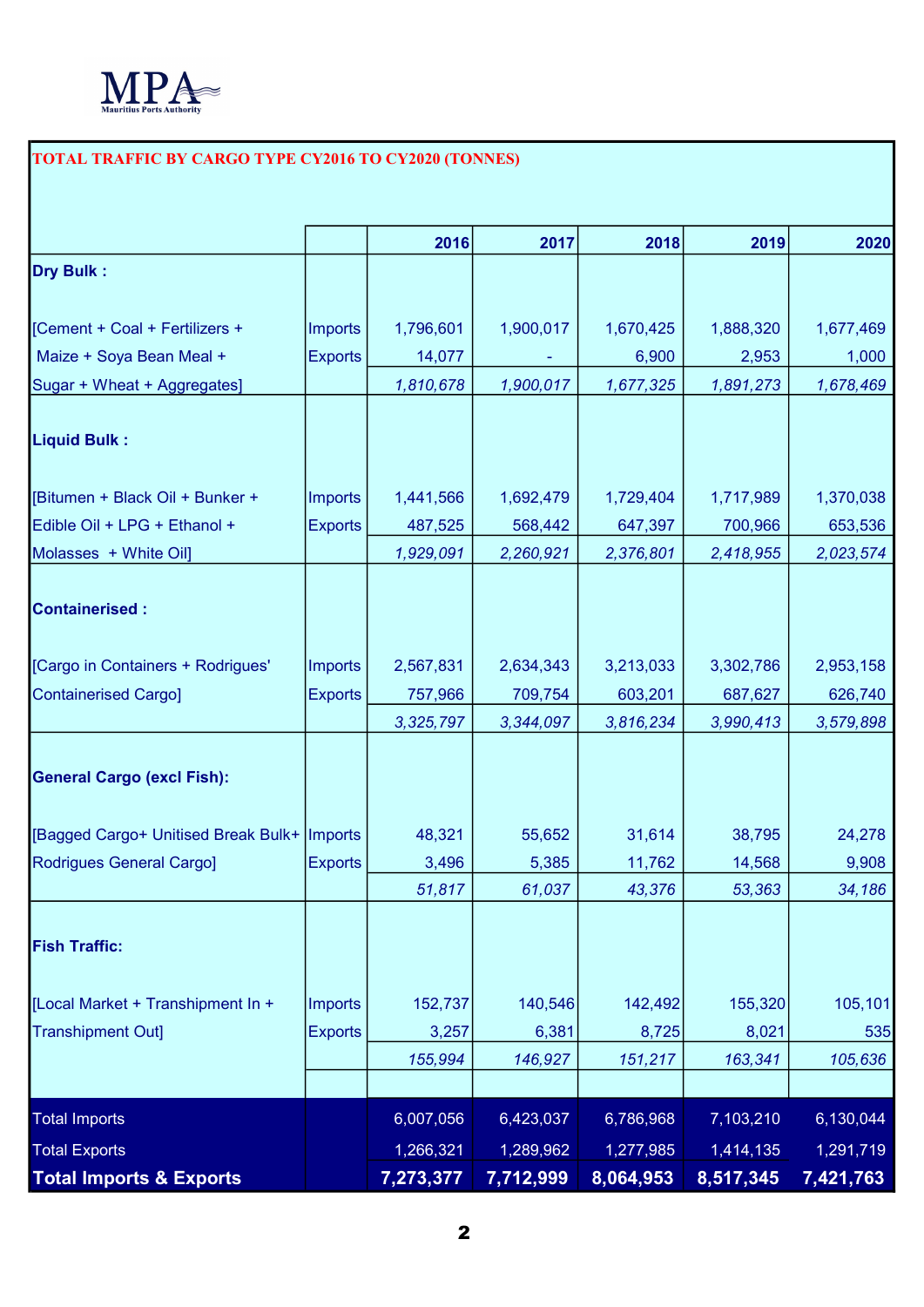

## TOTAL CONTAINER TRAFFIC CY1979 TO CY2020 (TEUs) Year **Captive\* Containers** Transhipment Inwards Containers Grand Total Laden Empty Total Laden Empty Total Containers 1979 | 9,383 4,392 | 13,775 | - - - | - | 1<mark>3,775</mark> 1980 13,679 7,033 20,712 - - 1 - 20,712 1981 | 15,246 8,031 | 23,277 | 1,383 714 | 2,097 | 25,374 1982 | 15,747 7,271 | 23,018 | 162 | 162 | 23,180 1983 | 16,445 7,979 | 24,424 | 207 66 | 273 | 24,697 1984 | 18,303 8,438 | 26,741 | 110 79 | 189 | 26,930 1985 | 20,475 7,531 | 28,006 | 886 12 | 898 | 28,904  $\begin{array}{|c|c|c|c|c|c|c|c|c|} \hline \end{array}$  25,834 10,442 36,276 326 57 387 383 1987 | 34,752 14,227 | 48,979 | 245 54 | 299 | 49,278 1988 | 37,211 17,877 | 55,088 | 561 | 27 | 588 | 55,676 1989 40,917 17,415 58,332 1,355 128 1,483 59,815 1990 43,135 18,225 61,360 830 82 912 62,272 1991 | 46,886 21,395 | 68,281 | 1,868 127 | 1,995 | 70,276 1992 | 52,686 24,477 | 77,163 | 2,967 124 | 3,091 | 80,254 1993 | 60,453 26,360 | 86,813 | 1,448 74 | 1,522 | 88,335 1994 | 63,370 28,341 | 91,711 | 1,877 158 | 2,035 | 93,746 1995 65,275 26,543 91,818 1,020 44 1,064 92,882 1996 | 73,350 31,150 | 104,500 | 1,017 134 | 1,151 | 105,651 1997 | 80,057 35,857 | 115,914 | 1,004 38 | 1,042 | 116,956 1998 88,825 46,116 134,941 1,247 229 1,476 136,417 1999 | 93,903 44,285 | 138,188 5,000 1,081 6,081 | 144,269 2000 103,019 50,986 154,005 3,311 104 3,415 157,420 2001 108,236 49,524 157,760 3,392 482 3,874 161,634 2002 | 109,720 52,364 | 162,084 | 17,273 18,820 | 36,093 | 198,177 2003 | 120,020 59,587 | 179,607 | 68,579 33,703 | 102,282 | 281,889 2004 | 123,201 66,601 | 189,802 | 70,548 29,768 | 100,316 | **290,118** 2005 | 111,053 60,927 | 171,980 | 61,692 20,100 | 81,792 | **253,772** 2006 | 118,531 54,702 | 173,233 | 63,835 29,357 | 93,192 | **266,425** 2007 | 131,001 62,337 | 193,338 | 89,717 20,528 | 110,245 | **303,583** 2008 | 136,159 78,475 | 214,634 | 88,944 31,346 | 120,290 | **334,924** 2009 | 128,797 65,183 | 193,980 | 70,196 36,857 | 107,053 | **301,033** 2010 | 144,679 77,991 | 222,670 | 73,842 36,150 | 109,992 | **332,662** 2011 153,619 81,421 235,040 86,378 29,206 115,584 350,624 2012 | 161,677 97,486 | 259,163 | 115,600 42,704 | 158,304 | **417,467** 2013 | 162,617 86,331 | 248,948 | 99,189 37,189 | 136,378 | 385,326

\* includes exports + imports

2014 | 170,346 81,452 | 251,798 | 104,186 47,017 | 151,203 | 163,001 2015 | 168,909 86,975 | 255,884 | 84,584 20,641 | 105,225 | 361,109 2016 | 175,052 90,875 | 265,927 | 92,416 30,171 | 122,587 | **388,514** 2017 | 175,984 84,680 | 260,664 | 92,956 25,751 | 118,707 | 379,371 2018 | 170,828 89,648 | 260,476 | 136,546 54,424 | 190,970 | 151,446 2019 | 182,963 93,184 | 276,147 | 138,373 54,491 | 192,864 | **469,011** 2020 | 159,760 85,976 | 245,736 | 128,586 63,756 | 192,342 | **438,078**